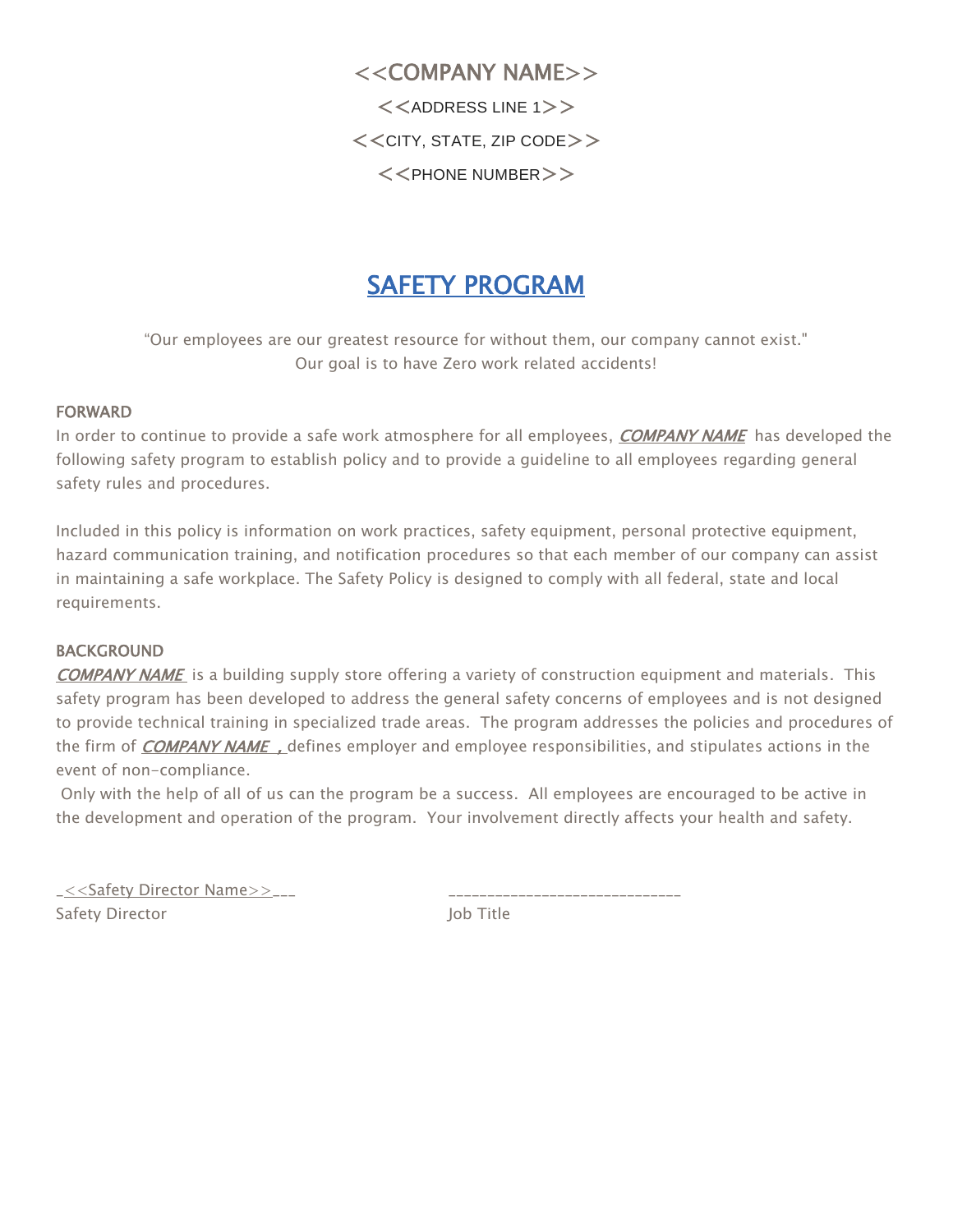# **POLICY**

The purpose of this safety program is twofold:

- 1. To eliminate injuries and health hazards.
- 2. To recognize potential safety hazards and correct them.

Inherent in these goals is the intent to comply with all OSHA safety regulations and guidelines.

It is the policy of *COMPANY NAME* to perform all work in the safest manner possible. Safety information and company policy is provided to employees when they are employed, and periodic safety information is provided on a regular basis. The Safety Program is available to employees for review upon request at any time during their employment. Periodic safety reviews and information will be provided to employees via written communication, toolbox talks, and formal training.

Responsibility for a Safe Working Environment Rests with Both the Employee and the Employer.

This program assigns responsibilities and outlines actions and methods to provide guidance on safe working procedures. The following pages outline the responsibilities of management and the responsibilities of the employee. Each party has the obligation to create a safe workplace for the protection of everyone.

#### **RESPONSIBILITIES**

#### Management

Risk management is the responsibility of *COMPANY NAME* and management will stay informed and oversee proper safe practices and procedures for personnel, property and materials under its jurisdiction. It is the goal of *COMPANY NAME* to maintain employee health and safety through effective risk management techniques.

The Company has designated  $\frac{-<<}\text{Safety Director Name}\geq\frac{-}{-}$  as the responsible safety director. Under their direction, it is the corporate responsibility of the firm to provide safety guidance as follows:

- Keep employees advised of pertinent safety matters and potential dangers in daily operations.
- To determine the personal protective clothing and equipment required for each job activity, ensure that such articles meet safety standards, and approve the selection of items to be purchased and supplied.
- Stop any operation or action which may be an imminent hazard until such hazard can be remedied.
- Review and investigate accidents; to notify proper authorities of occurrences (insurance, OSHA).
- Conduct periodic safety evaluations in the workplace.
- Communicate and cooperate with federal, state, local and private agencies regarding construction safety & health.
- Take corrective action on safety deficiencies which may be discovered or reported.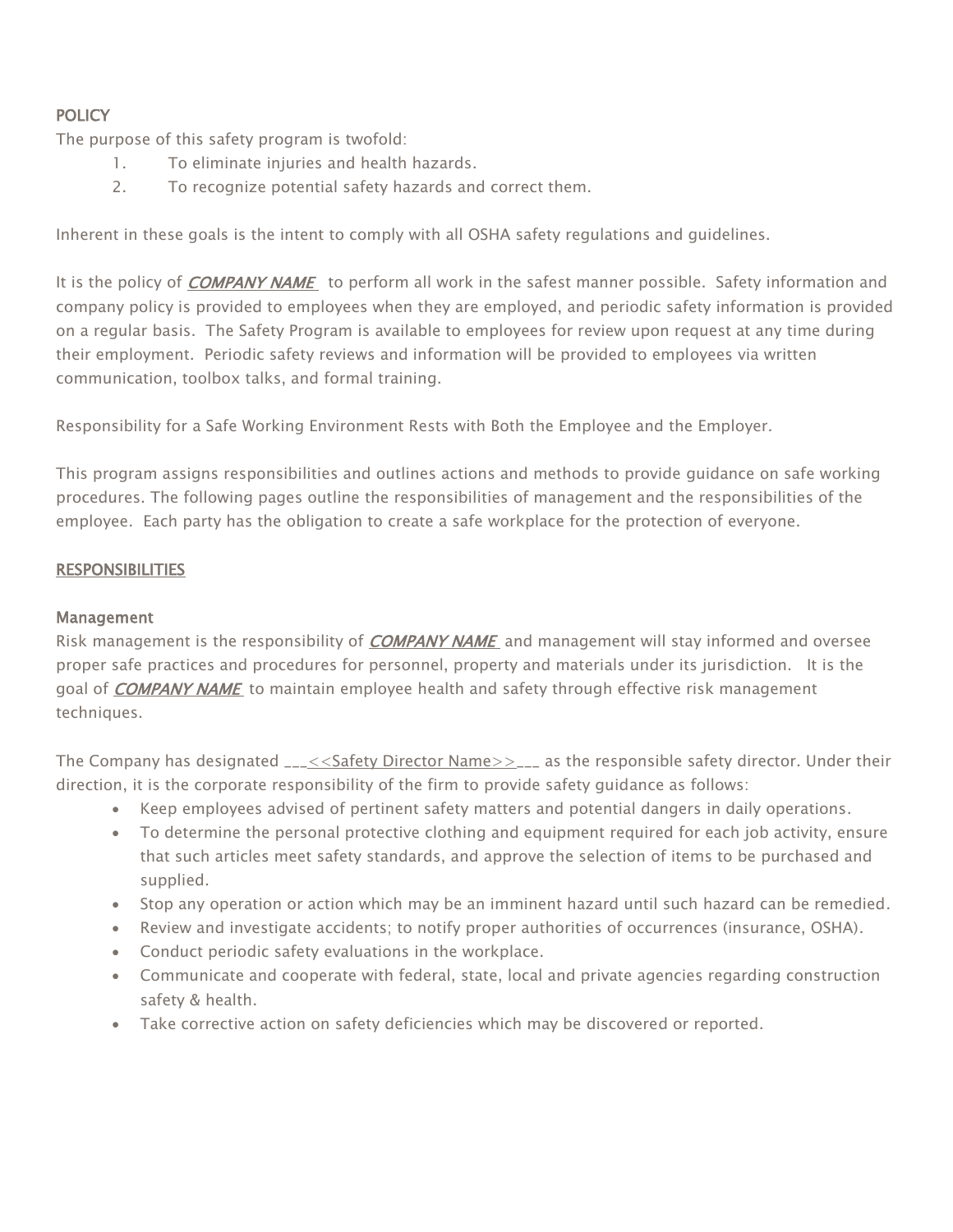#### Employee

The cooperation and participation of all employees is essential to the success of this safety program.

It is the employee's responsibility to follow all safety directions (written, verbal, or visual) pertaining to this program. Employees are requested to acknowledge in writing that they have received a briefing on this program and they agree to abide by the guidelines within. This written safety program is always available to employees on request.

Each employee is to comply with occupational health and safety standards, and all rules, regulations and orders issued which apply to his own actions and conduct. Safety begins with common-sense safety precautions and procedures. All employees shall:

- Comply with all company rules, including the company safety policy and all government safety regulations.
- Report all known physical handicaps such as diabetes, impaired eyesight, hearing, back trouble, heart, hernia, etc. to Company Management.
- Follow supervisor instructions completely regarding the work to be performed before starting the job.
- Use personal protective equipment and devices provided for machinery, equipment, tools and operations.
- Do not operate any machinery, equipment or tool unless you have been properly instructed in its use and you are thoroughly familiar with all details of its operation.
- Never turn on electricity, air, water, gas or set in motion any machinery without first checking to see if anyone may be injured by your act.
- Avoid any kind of horseplay, including the reckless operation of vehicles and equipment. Anyone engaging in horseplay will be subject to termination.
- Report all accidents, near-accidents, injuries, and unsafe conditions to Company Management immediately.

#### WORK AREAS

Primary work areas are those sites where materials are stored and retrieved, where work activities are initiated, or where contracted activities take place.

#### SAFETY INSPECTIONS

Safety audits and inspections to evaluate working conditions, engineering controls, job procedures, and equipment maintenance will be undertaken by management on a routine basis. The Safety Director or his designated representative is responsible for quarterly inspections of equipment, vehicles, tools, and engineering controls to ensure that work-site activities are carried out in the safest way possible.

Routine, general inspections of electrical and mechanical equipment should be undertaken by the equipment operator on a daily basis to ensure that the equipment is in good repair. It is the responsibility of each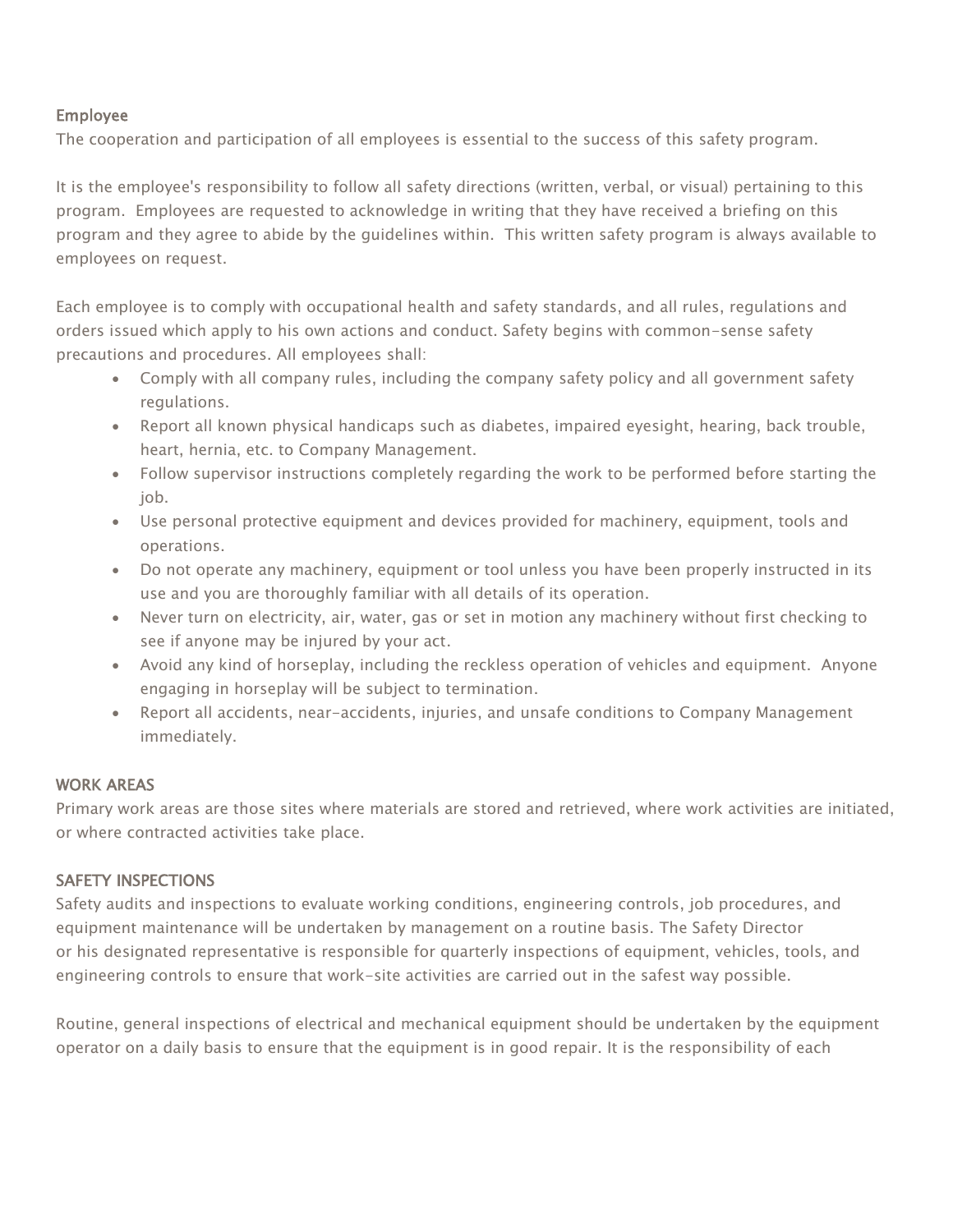employee to report unsafe working conditions or procedures to  $2.2656$  and Director Name >>  $2.25$  or their designated representative.

## **EMERGENCIES**

Emergency phone numbers shall be listed in all foremen's trucks. The following information shall be listed:

Fire/Police/Ambulance: 911 or local F/P/A number Life Threatening Emergency: 911 or local F/P/A number Job-Site Notification: On-Site Supervisor Company Notification Material Safety Data Sheets

A list of all Material Safety Data Sheets (MSDS's) for hazardous materials used by *COMPANY NAME* at the jobsite will be kept in the foremen's trucks.

## EMERGENCY RESPONSE

In the event of an incident, each employee is expected to take appropriate response action. Recommended procedures are:

- In any life threatening emergency, contact 911 or the local fire/police department immediately.
- In non-life threatening emergencies assist the injured person and administer first aid. If the injury is serious, professional medical help should be summoned as soon as possible.
- Designate one person to take the injured person to the hospital or medical center.
- After the injured person has received medical attention, call the office to report the incident so proper steps can be taken.
- If unsure of what action to take, contact  $_{---}$ <<Safety Director Name> $>_{---}$  or the supervisor onsite.

Employees who know basic first aid will administer proper response actions in the event of an emergency.

The job foreman is required to complete an injury report form. Information must include the job being performed at the time of the injury, the cause of the accident, and possible solutions to minimize future incidents (See Job Safety Analysis.)

All injury report forms must be on file with the office within 24 hours after the time of injury. The procedure for emergency response action is the responsibility of \_\_\_<<Safety Director Name>>\_\_\_ or their designated representative. Minor incidents should be reported to Company Management.

# FIRST AID KITS

First Aid Kits are provided by management at each primary work site. First aid kits are required on all vehicles and must be within easy access in case of emergencies. First aid kits are to be inspected and upgraded on a regular basis. First aid supplies are to be replenished as necessary. If a first aid kit is missing or damaged, contact Company Management.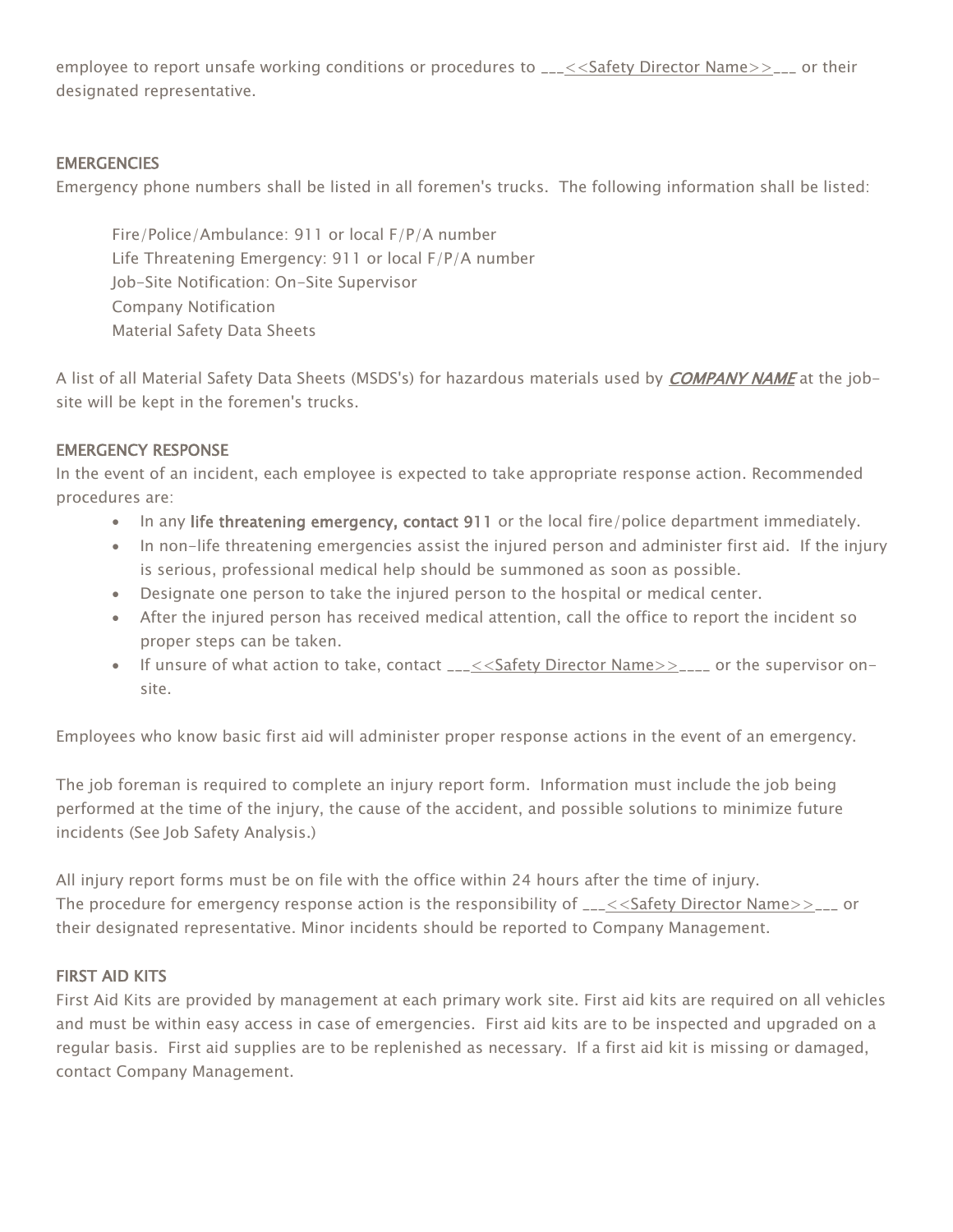## COMPANY ISSUED SAFETY EQUIPMENT

All employees are issued the following safety equipment at company expense:

- 1. 2. 3. 4.
- 5.
- 6.

Employees will be checked periodically to make sure that these safety items are on all job sites. Misused and damaged safety equipment will be replaced at the employee's expense. Replacement and routine repair of safety equipment will be at the expense of **COMPANY NAME**.

Additional safety equipment will be provided to employees for use at specific job-sites on an as-needed basis. Such equipment should always be checked carefully by employees prior to use to ensure safe operations.

NOTE: Each of the following topics has a numerical reference to the appropriate OSHA standard which details mandatory and recommended guidelines. Please refer to the OSHA Construction Industry Standard (available on request from management) for further information on the subject.

# PERSONAL PROTECTIVE EQUIPMENT \* (Reference 29 CFR 1926.100-1926.107)

All personnel are required to properly use, inspect and maintain personal protective equipment including, but not limited to, the following items:

- Hard hats are to be worn if deemed necessary by management. Hard hats are mandatory for all workers involved in crane operations. This includes the crane operator, assistants on the ground and workers accepting the load on the roof. Employees must don hard hats if any work activity exposes them to the danger of falling objects.
	- $\circ$  Employees are responsible for inspecting the liner and shell for damage on a daily basis. All helmets must meet ANSI specifications. Hard hats will be provided at time of hire by COMPANY NAME on a one-time basis. Maintenance of hard hats is the responsibility of the employee.
- Eye protection must be worn when activities could result in eye injury. Goggles will be worn over any employee owned prescription glasses that do not meet industrial safety standards. Employees operating any power tools (grinders, drill presses, table saws, etc.) must wear eye protection. Eye protection will be provided by **COMPANY NAME** if such protection is deemed necessary.
- Protective clothing (gloves, boots,) shall be worn during those operations which may pose a hazard to the employee. Work gloves are the responsibility of the employee. During certain operations, steel-toed shoes may be required, and the employee is responsible for providing such shoes.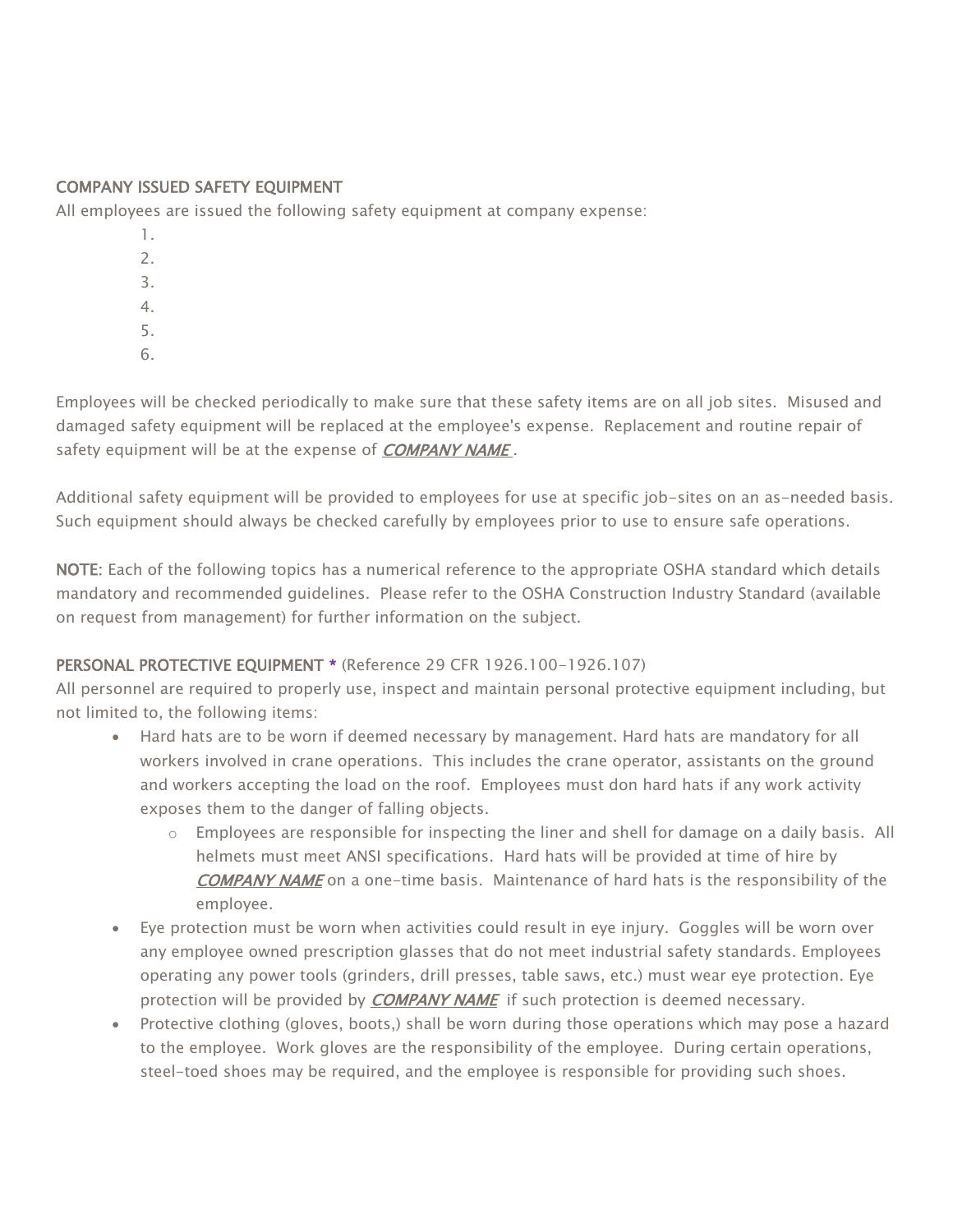During cold-weather months, employees are expected to wear appropriate winter wear such as gloves, coats and headgear.

- Safety Harness & Fall Protection is required equipment for jobs with any height exposure and shall be provided by *COMPANY NAME* Employees are required to use such protection during job operations. Perimeter safety lines must be used when the working height is 6 feet or higher. Such equipment shall be supplied by *COMPANY NAME*, and will meet the requirements set forth under OSHA standard 29 CFR 1926.104 Training will be provided in proper use of Fall Protection equipment either by the manufacturer or by **COMPANY NAME**
- Respirators may be required when performing operations where danger of toxic fumes and/or particulates such as asbestos may be present. Respirators shall be chosen to protect against the specific hazard, and shall be provided by **COMPANY NAME**. Employees are responsible for the proper care and maintenance of assigned respirators, and shall be trained in proper use. For further information on respirator use, see the Respirator Written Program.

# SIGNS, SIGNALS & BARRICADES \* (Reference OSHA 29 CFR 1926.200)

Safety cones and barrier tape will be used to secure areas. Danger signs shall be posted if an immediate hazard exists, and caution signs shall be posted if a potential hazard exists. Such signs shall be in conformance with the OSHA standard. Designated Access Zones shall be defined by barrier tape and/or signs.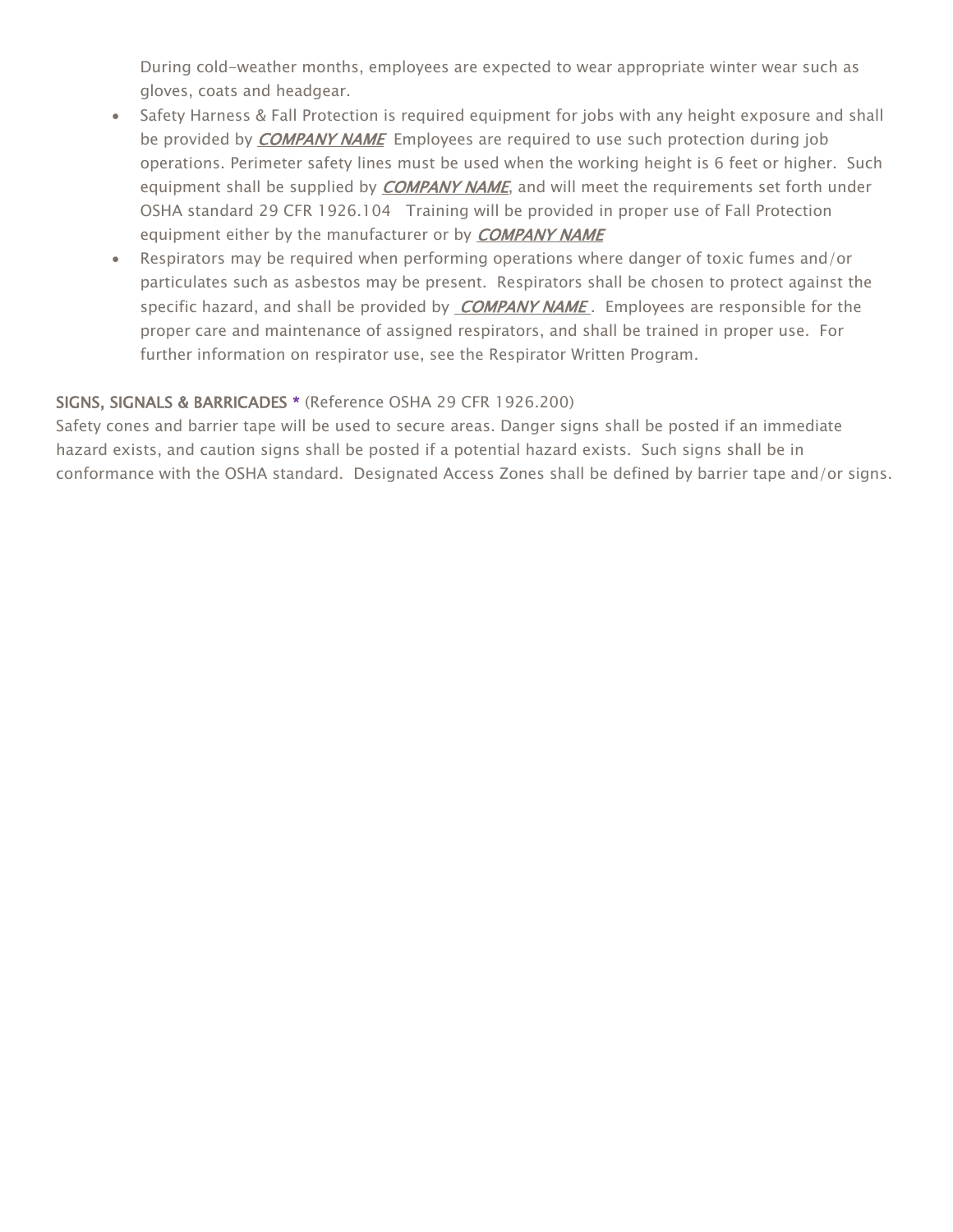## VEHICLES & MECHANICAL EQUIPMENT \* (Reference 29 CFR 1926.600 - 606)

- Only authorized personnel holding valid driver's permits may operate company vehicles. All employees driving vehicles on Company business shall wear seat belts if the vehicle is so equipped.
- All motor vehicles driven in the shop yard will be driven at a safe and reasonable speed with complete understanding of operation of vehicle.
- Personnel must receive proper training prior to operating heavy equipment (cranes, trucks, etc.). Such training will be provided by Company Management or an outside designated competent person. A list of personnel authorized to operate cranes and trucks is maintained at the main office.
- Forklift operators must be aware of immediate surroundings. Special caution should be taken when driving on wet surfaces. Forks must be lowered all the way down when not in use. Do not drive in forward gear if the load obstructs your view.
- All vehicles and heavy equipment must meet the requirements of OSHA 1926.600 through 1926.604. This shall include (but not be limited to) rollover protection, audible alarms, seat belts, and brakes/fenders in accordance with the above named regulations. It is the responsibility of each operator to perform a safety check of equipment prior to operating.
- All vehicles will be maintained and serviced according the owner's manual specification. This should be done o a daily basis with weekly inspections recorded in the vehicle's maintenance file.
- Daily vehicle inspections should be done prior to leaving the shop yard. Daily inspection shall include:
	- o Check oil
	- o Check brake fluid
	- o Check tires, pressure and wear
	- o Check all lights and reflectors
	- o Check wiper blades and washer fluid
	- o Check power steering and automatic transmission fluids
	- o Clean all windows
	- o Truck cabs should be kept clean at all times
- All vehicles must be equipped with roadside safety kits (fire extinguishers, spare electrical fuses and warning devices for parked vehicles such as three reflective warning triangles). It is the responsibility of each operator to verify that the safety kits are in place. If a safety kit is missing or incomplete, notify Company Management.
- All vehicles must have MSDS booklets on board at all times.
- All vehicles are required to have a list of emergency numbers (hospitals, medical clinics, walk-in clinics).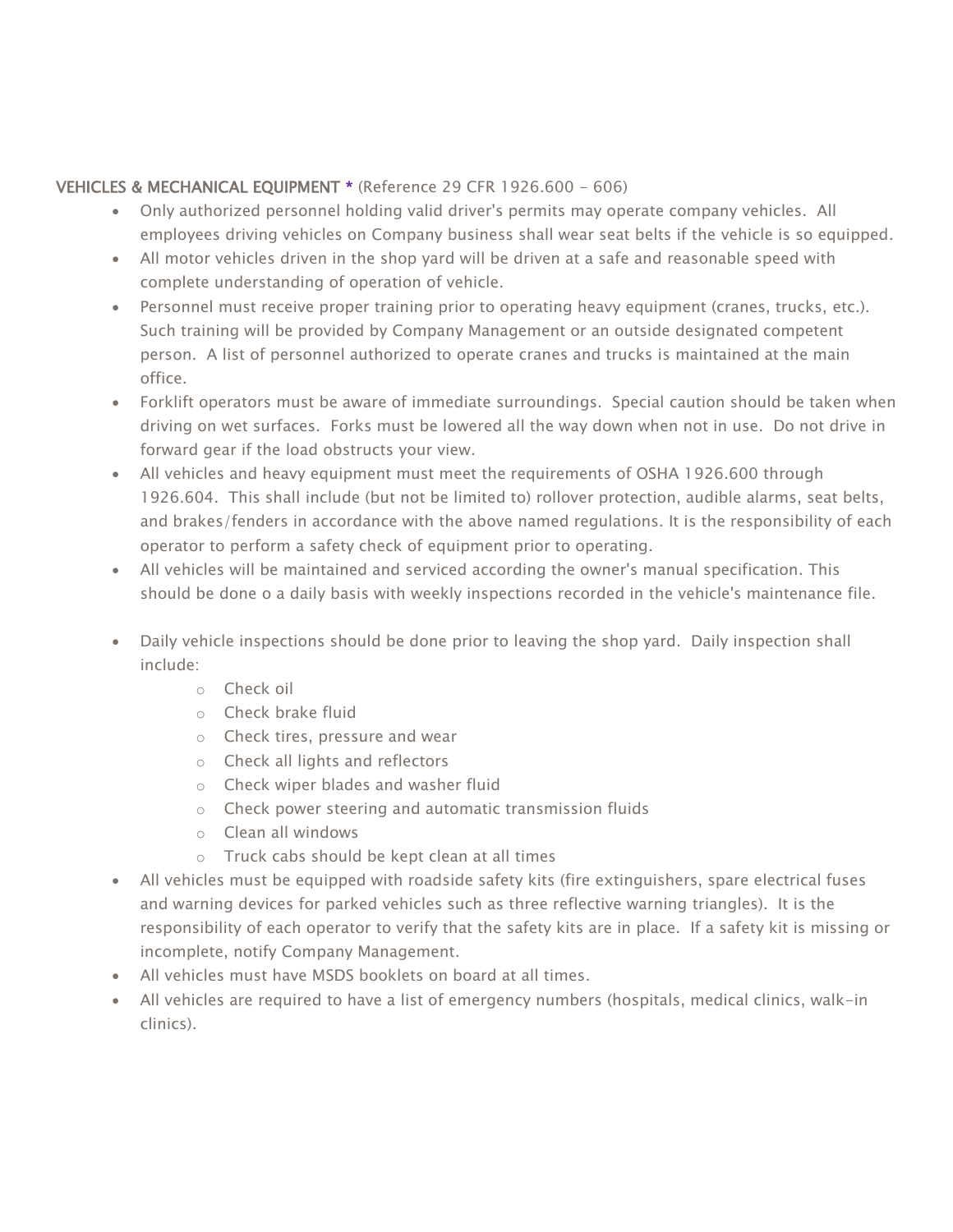- All drivers are responsible for all cargo to be properly secured before leaving the shop yard. Gas cans and propane tanks must be secured in an upright position. Cargo includes ladders, tanks, and any other material being transported.
- All drivers must obey all Wisconsin traffic laws. Any moving violations and subsequent fines are the responsibility of the operator and will not be paid for by the Company.

Vehicle safety is of the utmost importance and must not be taken lightly. Reports indicate it is a major cause of on-the-job construction injuries and fatalities. Any violations or potential hazards should promptly be reported to Company Management.

## JOB SITE SAFETY

Job-site safety begins before reaching the job-site. Workers should review job contracts before leaving the shop. Pay close attention to special situations. If special equipment or safety devices are required, be sure they are available and taken to the job site.

Upon arrival at the job site, workers should examine and identify existing hazards and potential hazards. Be sure all workers are fully aware of potentially dangerous situations.

## POWER TOOLS \* (Reference 29 CFR 1926.302 - .307)

Commonly used power tools are aluminum cutters, electric generator, compressors, power saws, circular saws, hand drills, and similar equipment. Power tools and equipment are provided by *COMPANY NAME* 

- Only trained employees may operate power-actuated tools; eye protection must be used when operating power tools.
- All power-actuated tools will be tested daily prior to use.
- Any defects discovered before or during use will be corrected.
- Electric power operated tools must be either approved double insulated, be properly grounded or used with ground fault circuit interrupters.
- All power tools must be equipped with appropriate guards, hoods and/or shut-off devices.

#### HAND TOOLS \* (Reference 29 CFR 1926.300 - 301)

Hand tools are supplied by the employee, and remain the personal property of that employee. Employees will not use unsafe hand tools.

- Wrenches may not be used when jaws are sprung to the point slippage occurs.
- Keep impact tools free of mushroomed heads.
- Keep wooden tool handles free of splinters or cracks, and tight in the tool.

#### TOOL BOX ITEMS

All employees should provide their own tool box containing the following items:

- 1. Hatchet
- 2. Ruler
- 3. Straight Knife
- 4. Chalk Line
- 5. Protective Eyewear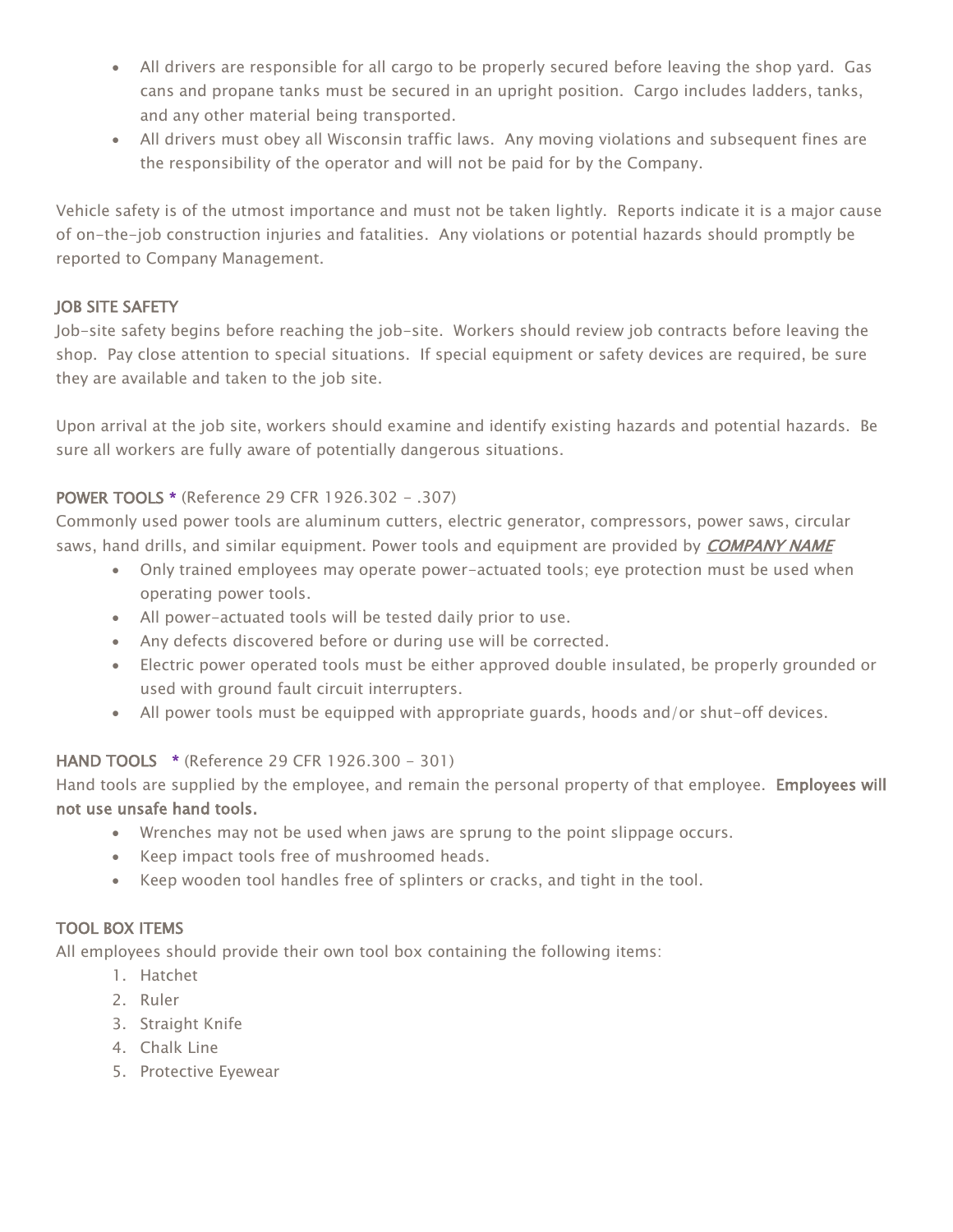- 6. Vinyl Gloves
- 7. Face Masks

It is the employee's responsibility to ensure that all materials and equipment are properly secured and locked.

## CRANES, DERRICKS & HOISTS \* (Reference OSHA 29 CFR 1926.550-55)

Employees shall use hoists in compliance with the manufacturer's specifications and limitations. If using material hoists, all operating rules shall be posted at the operator's station of the hoist. No riders are allowed on material hoists. Personnel hoists shall be used in compliance with OSHA standards. Hard hats must be worn when operating cranes or within the vicinity of crane operations.

Only authorized personnel may operate cranes and trucks. A list of authorized personnel is available at the main office.

## FIRE PROTECTION \* (Reference OSHA 1926.150 and 151)

Proper portable fire fighting equipment (water, fire extinguishers, hose) shall be maintained and readily accessible on all job sites. Each employee shall be made aware of fire prevention techniques. All flammable and combustible liquids must be handled and stored as outlined in the OSHA standards. See the Written Hazard Communications Program for further information.

## FALL PROTECTION \* (Reference OSHA 1926.500{Subpart M})

Where there is a danger of employees or materials falling through floor, roof or wall openings, precautionary measures shall be taken. Guard rails, toe boards and covers of the proper height and size (as designated by OSHA) shall be put in place and maintained until such hazard no longer exists. Fall protection devices (safety nets, personal fall arrest, warning line/guardrail, etc.) must be used by employees whose work activities take place 6 feet or higher from the level below. Hard hats must be worn by employees if there is danger of falling objects.

Controlled access zones must be established if the use of standard fall protection devices is not feasible, and must be accompanied by a written Fall Protection Plan. Safety monitoring systems require a designated monitor with no other duties assigned. Fall protection systems shall comply with OSHA standards.

#### LADDERS & SCAFFOLDING \*(Reference 29 CFR 1926.450-452)

All ladders shall be used in a safe and proper manner, positioned in an upright position on a flat, level surface with securement at roof level.

- The use of ladders with broken or missing rungs or steps, or split side trails or other faulty or defective construction is prohibited.
- Portable ladders must be placed on a substantial base at a 4-1 pitch.
- Secure ladders against movement while in use.
- All scaffolding must be set on adequate level bearing.
- All scaffolding must have required bracing installed.
- All guardrail, midrails and toe boards must be in place.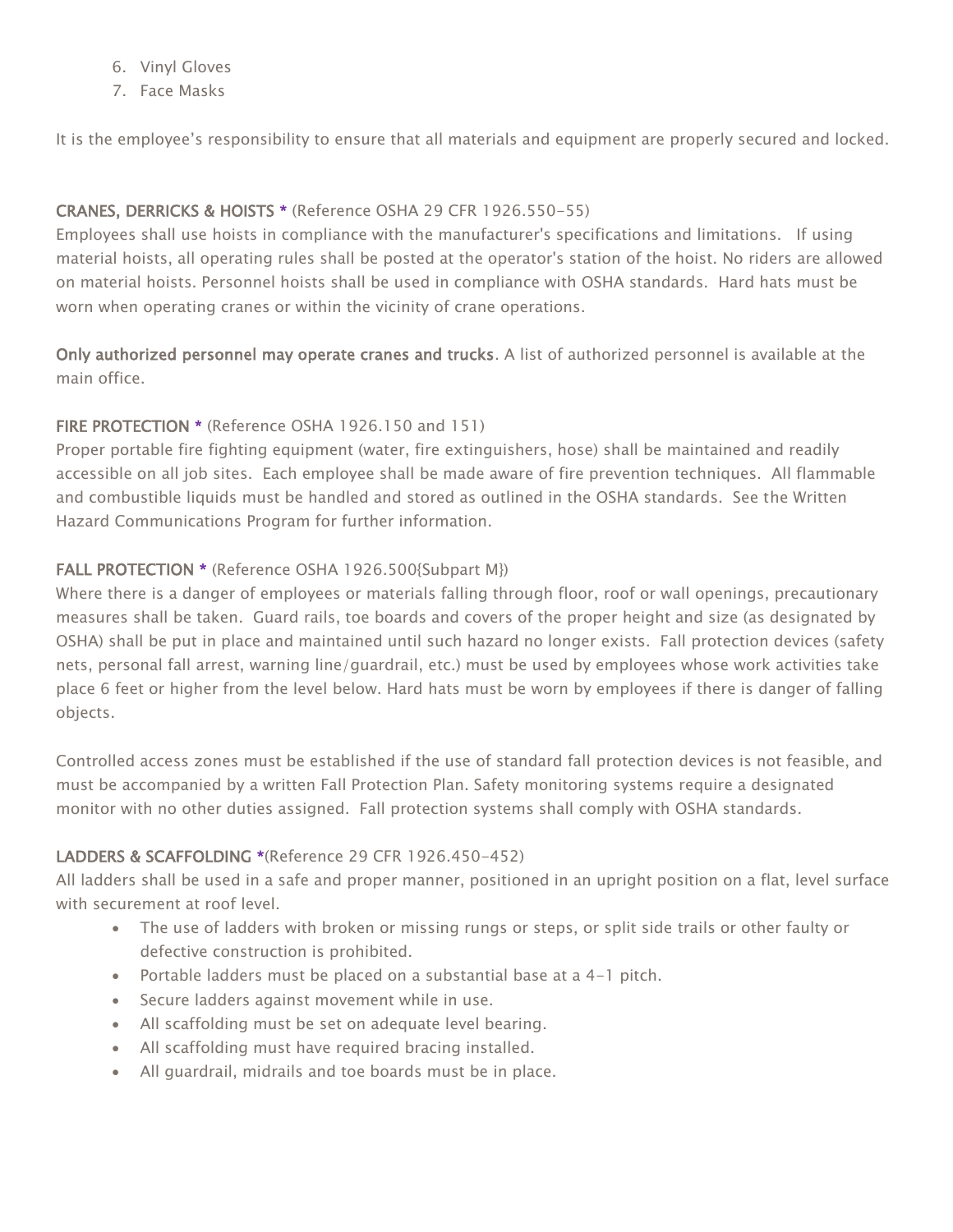- Proper tie-ins must be installed to prevent tipping.
- Employees must follow standard safety procedures when using ladders/scaffolding.

#### RENTAL EQUIPMENT

- Only trained employees will operate rental equipment.
- Employees should verify that an operator's manual is provided for emergency use.
- All rental equipment shall be inspected for safety violations prior to use.

#### TRAINING & EDUCATION

It is anticipated that trade journeymen are educated in their specific discipline, and such employees are required to take such safeguards and actions as required to perform their job safely.

Company Management will provide each employee with a description of the work and what is expected of the employee. Special emphasis will be placed on work site safety.

Each employee will be made aware of the Company Safety Program. Specialized training will be provided by a designated safety instructor or by the equipment/product manufacturer when necessary. Periodic toolbox talks and safety information will be provided to each employee by **COMPANY NAME**.

#### SAFETY VIOLATIONS

The importance of safe working habits and practices is of the utmost importance. All employees are asked to review and implement the safety procedures required of their job. Report all safety violations to \_\_ Safety Director Name \_\_\_ or the supervisor on-site.

Repeated or intentional disregard of the safety practices outlined will result in the following disciplinary actions:

Minor First Instance Violations:

- Immediate correction of unsafe practice or procedure (if applicable).
- Verbal Warning.

Minor Second Instance Violations of the Same Safety Requirement:

- Immediate correction of unsafe practice or procedure (if applicable).
- Verbal warning to employee with a note to the employee's personnel file.

Minor Third Instance Violations of the Same Safety Requirement:

• Written warning.

More than Two Written Warnings of Different Safety Requirements:

• Cause for 3 day suspension without pay.

Flagrant and Intentional Disregard of Safety Procedures, Endangering Co-Workers: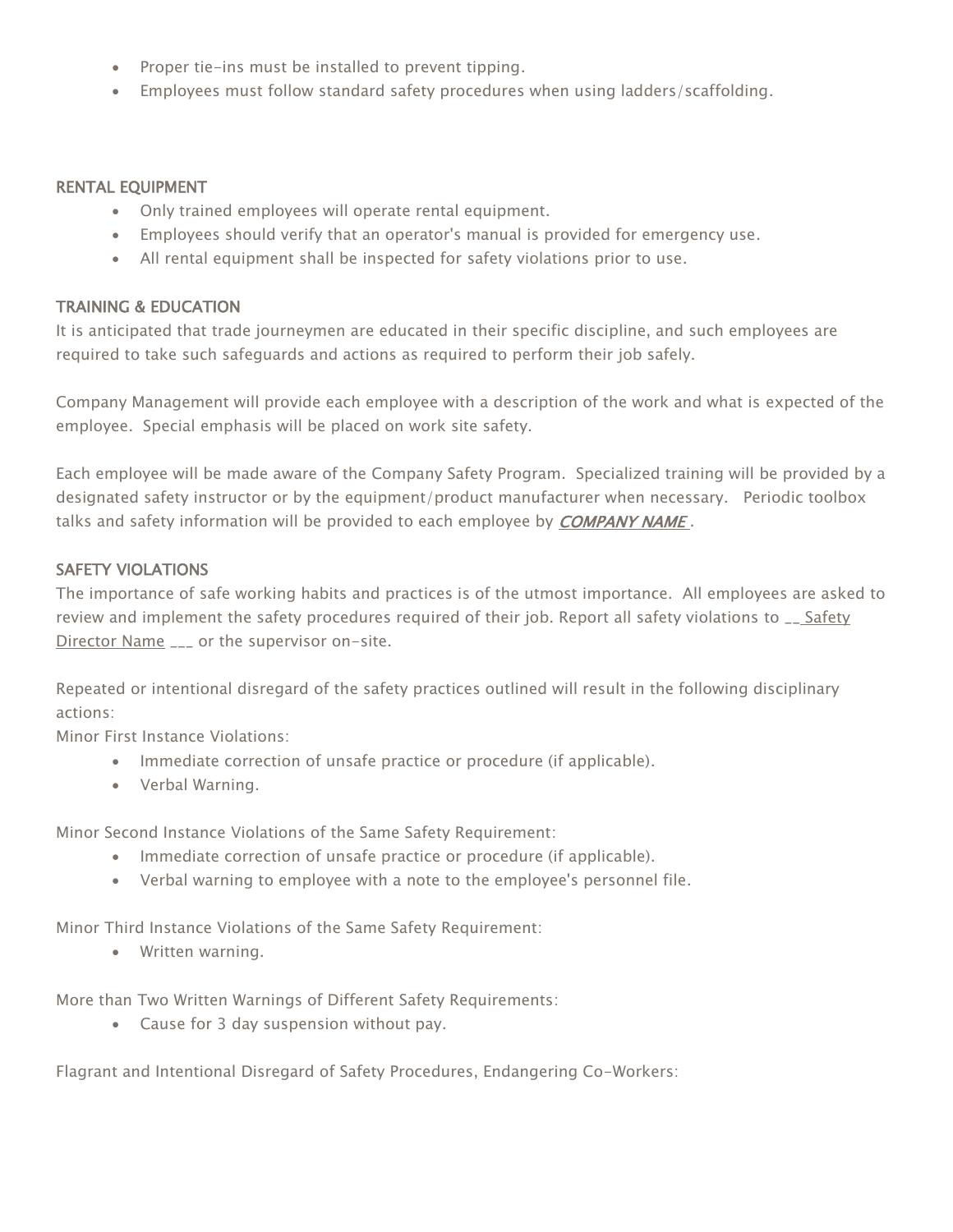• Cause for immediate suspension or termination.

## ACCIDENT INVESTIGATION

In the unlikely event that an accident occurs, it must be thoroughly investigated. Accident investigation shall be conducted by Foreman, supervisor, or his designated representative. Such investigations shall be reported completely on a company form. (Note: The word "completely" is important to understand, as an incomplete form is of little use should the case result in a lawsuit).

The accident report shall be reviewed by management and all appropriate steps to prevent re-occurrence should be taken (see How to Perform a Job Safety Analysis which follows).

A complete accident report contains the following information (at a minimum):

- 1. Employee Information Name, Address, Social Security Number, Sex, and Birth Date.
- 2. Work Site Information Job Site Location, Employee Occupation, Environmental Conditions, Physical Conditions.
- 3. Incident Data What activity was being performed, how did the accident happen, who was injured, what was the nature of the injury, what extenuating circumstances contributed, and when did the injury occur. A diagram is helpful.
- 4. Eyewitnesses Names and addresses of eyewitnesses; Witness statements.
- 5. Safety Rules What safety rules apply; were these safety rules in effect at time of occurrence; should more effective rules be in place.
- 6. Analysis Throughout the investigation, the cause of the accident should be sought. Consider primary, secondary and contributory causes.
- 7. Corrective Action Recommendations on corrective steps to prevent re-occurrence should be noted. Consider the implications of both a similar incident and/or a potential differing incident.

# JOB SAFETY ANALYSIS (JSA)

In the event of a mishap, a Job Safety Analysis shall be conducted by \_ Safety Director Name \_\_\_ using the guidelines below:

- Develop a checklist by looking at the general conditions under which the job is performed. Check such items as lighting and ventilation, condition of tools, noise levels and potential electrical hazards. Emergency exits and fire protection should be noted.
- Break the job into steps, and list the steps in order of performance. Do not omit any basic steps. Include enough information to describe each job action, without getting too detailed.
- Identify hazards that exist or may occur in the performance of each step in the job. Look for hazards such as sharp edges on machinery, the absence of machine guards or task which requires the worker to reach over a machine.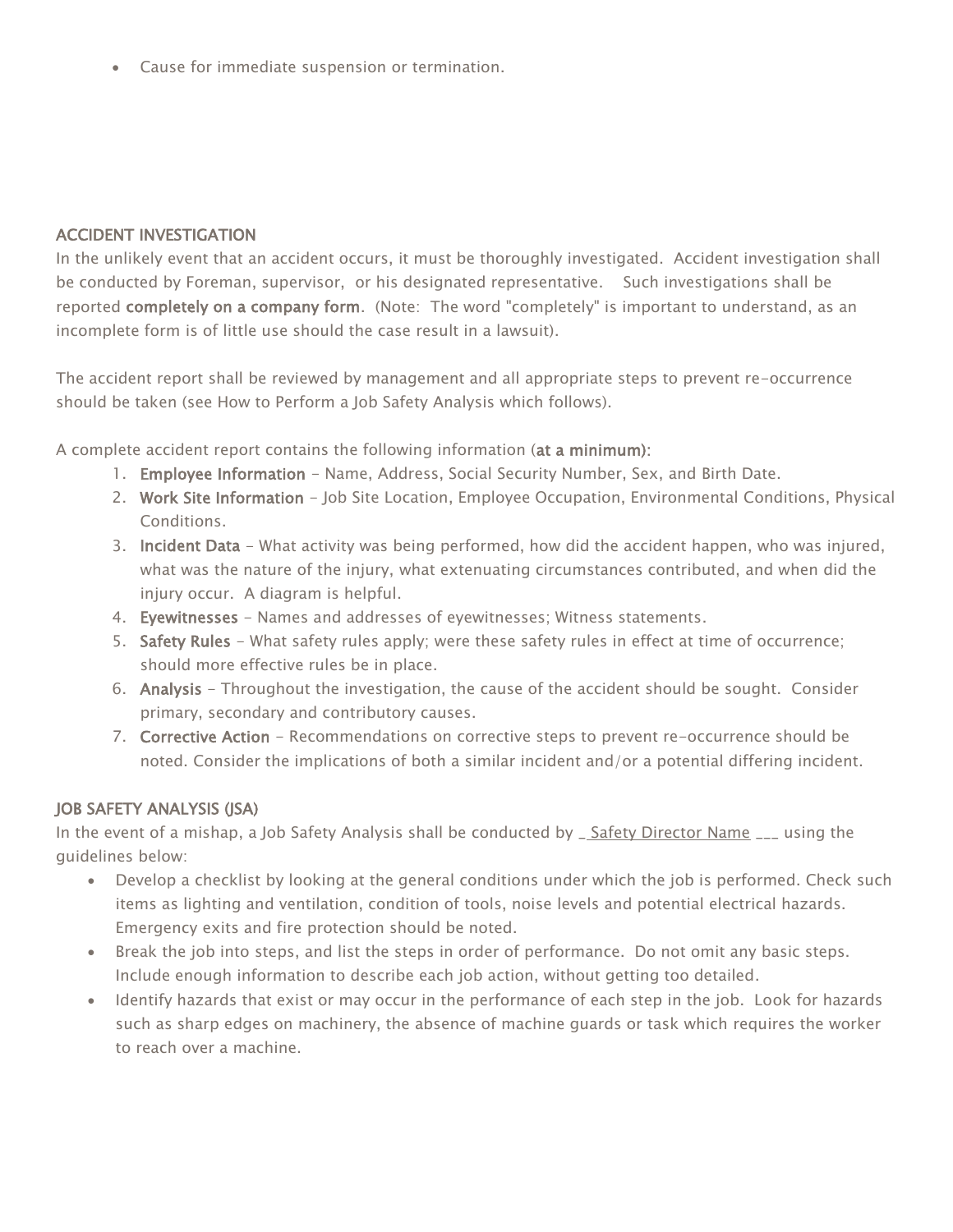- Note if there is the potential that an employee could be trapped or caught in, on or between objects. Observe whether the employee is required to lift, push or pull a heavy object that might cause a back injury. Check for conditions that could cause slips or falls, objects that might strike a worker or that a worker might strike against.
- Analyze the ways in which human error and reactions could contribute to the hazards of a particular job. Often, employees are tempted to take shortcuts if procedures are confusing or equipment is difficult to operate or maintain.
- Evaluate the job, and determine potential hazards. To reduce potential hazards, seek alternative methods or procedures to perform the task. Evaluate machinery, tools and equipment which might enhance safety. Determine if additional training could reduce potential injury.

Review the analysis with the employees involved, so they will know how to do their job safely. Provide employees with training of the basic job steps using the analysis as a guide. Employees should be taught to recognize all hazards involved in each step and the necessary safety precautions to take.

## RECORDKEEPING

Documentation is an essential element of the safety program. The following records shall be developed and maintained by \_\_<<Safety Director Name>>\_\_\_\_ or their designated representative.

- OSHA 300 forms (a log of recordable occupational injuries and illnesses on each employee who is injured).
- Employee training session attendance sheets.
- Employee acknowledgement of training/safety materials received.
- Air monitoring and test results.
- Employee medical surveillance records if required to wear a respirator.

# Job Specific Information

\_\_\_\_\_\_\_\_\_\_\_\_\_\_\_\_\_\_\_\_\_\_\_\_\_\_\_\_\_\_\_\_\_\_\_\_\_\_\_\_\_\_\_\_\_\_\_\_\_\_\_\_\_\_\_\_\_\_\_\_\_\_\_\_\_\_\_\_\_\_\_\_\_\_\_\_\_\_\_\_\_\_\_\_\_\_\_\_\_\_\_\_\_\_\_\_\_\_\_\_\_\_\_\_\_\_\_\_ \_\_\_\_\_\_\_\_\_\_\_\_\_\_\_\_\_\_\_\_\_\_\_\_\_\_\_\_\_\_\_\_\_\_\_\_\_\_\_\_\_\_\_\_\_\_\_\_\_\_\_\_\_\_\_\_\_\_\_\_\_\_\_\_\_\_\_\_\_\_\_\_\_\_\_\_\_\_\_\_\_\_\_\_\_\_\_\_\_\_\_\_\_\_\_\_\_\_\_\_\_\_\_\_\_\_\_\_ \_\_\_\_\_\_\_\_\_\_\_\_\_\_\_\_\_\_\_\_\_\_\_\_\_\_\_\_\_\_\_\_\_\_\_\_\_\_\_\_\_\_\_\_\_\_\_\_\_\_\_\_\_\_\_\_\_\_\_\_\_\_\_\_\_\_\_\_\_\_\_\_\_\_\_\_\_\_\_\_\_\_\_\_\_\_\_\_\_\_\_\_\_\_\_\_\_\_\_\_\_\_\_\_\_\_\_\_ \_\_\_\_\_\_\_\_\_\_\_\_\_\_\_\_\_\_\_\_\_\_\_\_\_\_\_\_\_\_\_\_\_\_\_\_\_\_\_\_\_\_\_\_\_\_\_\_\_\_\_\_\_\_\_\_\_\_\_\_\_\_\_\_\_\_\_\_\_\_\_\_\_\_\_\_\_\_\_\_\_\_\_\_\_\_\_\_\_\_\_\_\_\_\_\_\_\_\_\_\_\_\_\_\_\_\_\_

# ENFORCEMENT

Constant awareness of and respect for job hazards, and compliance with all safety rules are considered conditions of employment.

COMPANY NAME and its authorized personnel reserve the right to issue disciplinary warnings to employees, up to and including termination, for failure to follow the guidelines of this program. Safety violation standards are defined under the General Safety Plan.

# INCIDENT INVESTIGATION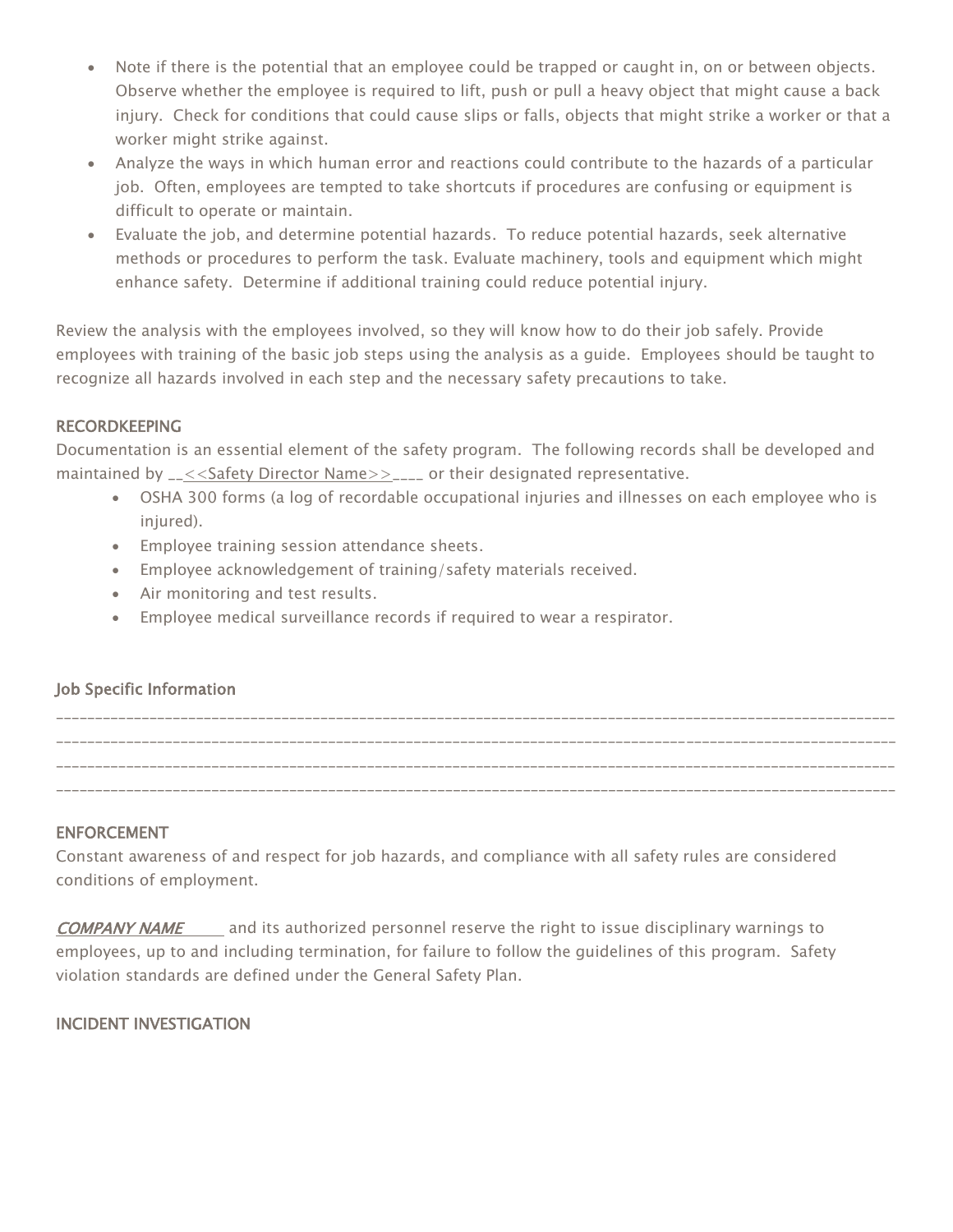All accidents that result in injury to workers, regardless of their nature, will be investigated and reported. It is an integral part of any safety program that documentation takes place as soon as possible, so that the cause and means of prevention can be identified to prevent re-occurrence.

In the event that an employee falls, or there is some other related serious incident occurring, this Plan will be reviewed to determine if additional practices, procedures or training need to be implemented to prevent similar types of falls or incidents from occurring.

## PLAN CHANGES

Any changes to this plan will be approved by: Name of qualified person \_\_\_\_\_\_\_\_\_\_\_\_\_\_\_\_\_\_\_\_\_\_\_.

This plan shall be reviewed by management as the job progresses to determine if additional practices, procedures or training needs to be implemented by the competent person to improve or provide additional fall protection. Workers shall be notified and trained, if necessary, in the new procedures.

A COPY OF THIS PLAN AND ALL APPROVED CHANGES SHALL BE MAINTAINED AT THE JOB SITE. ALL EMPLOYEES ARE REQUIRED TO BE THOROUGHLY TRAINED AND COMPETENT WITH THE COMPANY'S STANDARD FALL PROTECTION PROCEDURES AND OPERATIONS.

This Site-Specific program is designed to address specific conditions on this project, and does not replace or alter the Standard Fall Protection Program of COMPANY NAME

Nothing in this policy prevents the immediate dismissal or removal from the jobsite of any employee whose conduct is a serious violation of the safety requirements and constitutes a grave danger to them, co-workers, property, equipment, or the employees of others. This includes the topics outlined in the Drug and Alcohol Policy.

\*Links to all OSHA information referenced include:

- o 1926.101 [Hearing protection.](https://www.osha.gov/pls/oshaweb/owadisp.show_document?p_table=STANDARDS&p_id=10664)
- o 1926.102 [Eye and face protection.](https://www.osha.gov/pls/oshaweb/owadisp.show_document?p_table=STANDARDS&p_id=10665)
- o 1926.103 [Respiratory protection.](https://www.osha.gov/pls/oshaweb/owadisp.show_document?p_table=STANDARDS&p_id=10666)
- o 1926.104 [Safety belts, lifelines, and lanyards.](https://www.osha.gov/pls/oshaweb/owadisp.show_document?p_table=STANDARDS&p_id=10667)
- o 1926.105 [Safety nets.](https://www.osha.gov/pls/oshaweb/owadisp.show_document?p_table=STANDARDS&p_id=10668)
- o 1926.106 [Working over or near water.](https://www.osha.gov/pls/oshaweb/owadisp.show_document?p_table=STANDARDS&p_id=10669)
- o 1926.107 [Definitions applicable to this subpart.](https://www.osha.gov/pls/oshaweb/owadisp.show_document?p_table=STANDARDS&p_id=10670)
- **1926 Subpart G [Signs, Signals, and Barricades](https://www.osha.gov/pls/oshaweb/owadisp.show_document?p_table=STANDARDS&p_id=10911)** 
	- $\circ$  1926.200 [Accident prevention signs and tags.](https://www.osha.gov/pls/oshaweb/owadisp.show_document?p_table=STANDARDS&p_id=10681)
	- o [1926.201 -](https://www.osha.gov/pls/oshaweb/owadisp.show_document?p_table=STANDARDS&p_id=10682) Signaling.
	- o 1926.202 [Barricades.](https://www.osha.gov/pls/oshaweb/owadisp.show_document?p_table=STANDARDS&p_id=10683)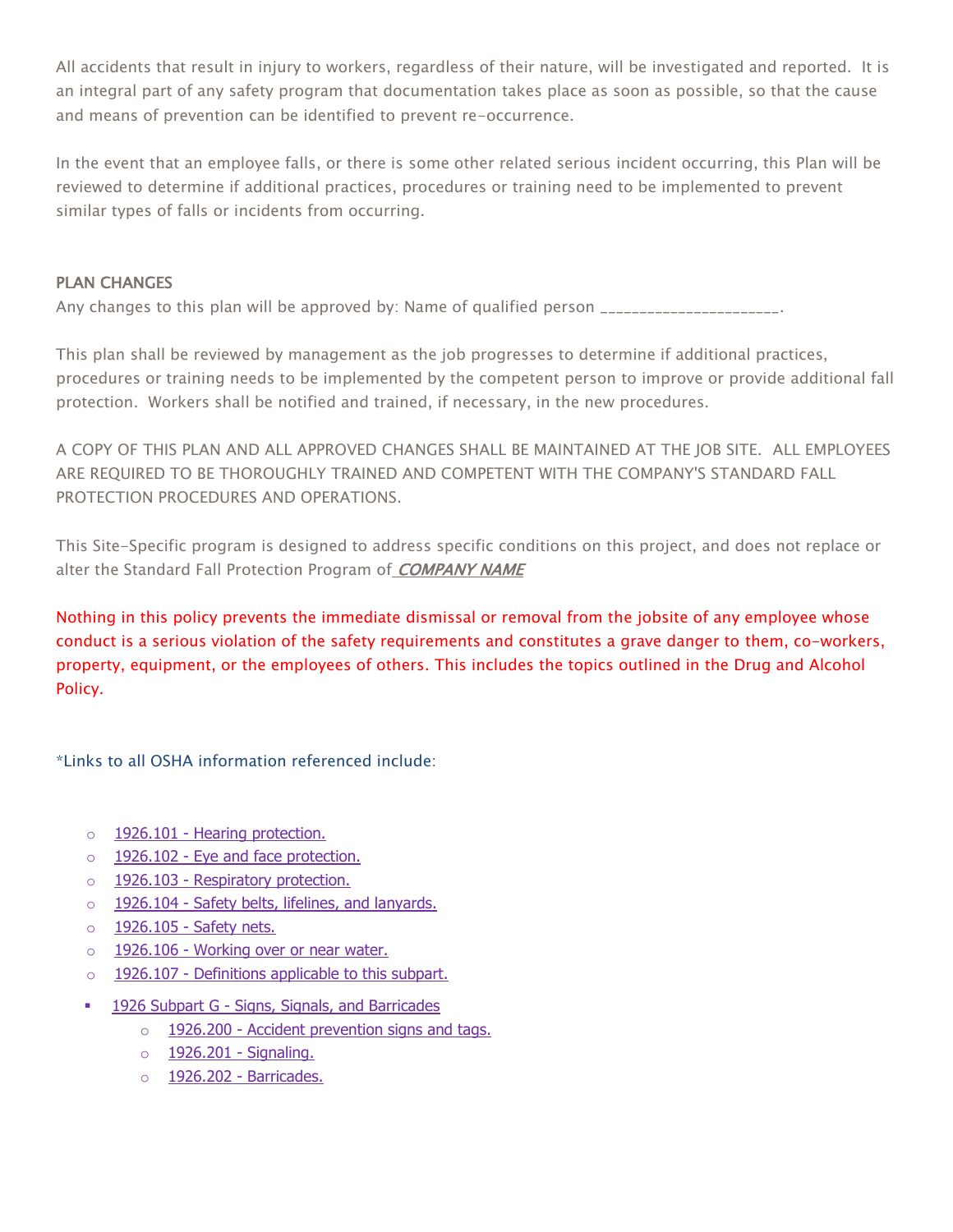- $\circ$  1926.203 [Definitions applicable to this subpart.](https://www.osha.gov/pls/oshaweb/owadisp.show_document?p_table=STANDARDS&p_id=10684)
- 1926 Subpart O [Motor Vehicles, Mechanized Equipment, and Marine Operations](https://www.osha.gov/pls/oshaweb/owadisp.show_document?p_table=STANDARDS&p_id=10929)
	- $\circ$  1926.600 [Equipment.](https://www.osha.gov/pls/oshaweb/owadisp.show_document?p_table=STANDARDS&p_id=10767)
	- $\circ$  1926.601 [Motor vehicles.](https://www.osha.gov/pls/oshaweb/owadisp.show_document?p_table=STANDARDS&p_id=10768)
	- $\circ$  1926.602 [Material handling equipment.](https://www.osha.gov/pls/oshaweb/owadisp.show_document?p_table=STANDARDS&p_id=10769)
	- $\circ$  1926.603 [Pile driving equipment.](https://www.osha.gov/pls/oshaweb/owadisp.show_document?p_table=STANDARDS&p_id=10770)
	- $\circ$  1926.604 [Site clearing.](https://www.osha.gov/pls/oshaweb/owadisp.show_document?p_table=STANDARDS&p_id=10771)
	- $\circ$  1926.605 [Marine operations and equipment.](https://www.osha.gov/pls/oshaweb/owadisp.show_document?p_table=STANDARDS&p_id=10772)
	- $\circ$  1926.606 [Definitions applicable to this subpart.](https://www.osha.gov/pls/oshaweb/owadisp.show_document?p_table=STANDARDS&p_id=10773)
- 1926 Subpart I Tools [Hand and Power](https://www.osha.gov/pls/oshaweb/owadisp.show_document?p_table=STANDARDS&p_id=10913)
	- o 1926.300 [General requirements.](https://www.osha.gov/pls/oshaweb/owadisp.show_document?p_table=STANDARDS&p_id=10688)
	- $\circ$  1926.301 [Hand tools.](https://www.osha.gov/pls/oshaweb/owadisp.show_document?p_table=STANDARDS&p_id=10689)
	- o 1926.302 [Power-operated hand tools.](https://www.osha.gov/pls/oshaweb/owadisp.show_document?p_table=STANDARDS&p_id=10690)
	- $\circ$  1926.303 [Abrasive wheels and tools.](https://www.osha.gov/pls/oshaweb/owadisp.show_document?p_table=STANDARDS&p_id=10691)
	- o 1926.304 [Woodworking tools.](https://www.osha.gov/pls/oshaweb/owadisp.show_document?p_table=STANDARDS&p_id=10692)
	- $\circ$  1926.305 [Jacks-lever and ratchet, screw, and hydraulic.](https://www.osha.gov/pls/oshaweb/owadisp.show_document?p_table=STANDARDS&p_id=10693)
	- $\circ$  1926.306 [Air receivers.](https://www.osha.gov/pls/oshaweb/owadisp.show_document?p_table=STANDARDS&p_id=10694)
	- o 1926.307 [Mechanical power-transmission apparatus.](https://www.osha.gov/pls/oshaweb/owadisp.show_document?p_table=STANDARDS&p_id=10695)
- 1926 Subpart N [Helicopters, Hoists, Elevators, and Conveyors](https://www.osha.gov/pls/oshaweb/owadisp.show_document?p_table=STANDARDS&p_id=10928)
	- o 1926.550 [Reserved], Redesignated 1926.1501 by new standard issued August 9, 2010, in the Federal [Register, 75 FR 48134](https://www.osha.gov/pls/oshaweb/owadisp.show_document?p_table=STANDARDS&p_id=10760)
	- $\circ$  1926.551 [Helicopters.](https://www.osha.gov/pls/oshaweb/owadisp.show_document?p_table=STANDARDS&p_id=10761)
	- o 1926.552 [Material hoists, personnel hoists, and elevators.](https://www.osha.gov/pls/oshaweb/owadisp.show_document?p_table=STANDARDS&p_id=10762)
	- o 1926.553 [Base-mounted drum hoists.](https://www.osha.gov/pls/oshaweb/owadisp.show_document?p_table=STANDARDS&p_id=10763)
	- o 1926.554 [Overhead hoists.](https://www.osha.gov/pls/oshaweb/owadisp.show_document?p_table=STANDARDS&p_id=10764)
	- $\circ$  1926.555 [Conveyors.](https://www.osha.gov/pls/oshaweb/owadisp.show_document?p_table=STANDARDS&p_id=10765)
	- $\circ$  [1926.556 -](https://www.osha.gov/pls/oshaweb/owadisp.show_document?p_table=STANDARDS&p_id=10766) Aerial lifts.
- **1926 Subpart F [Fire Protection and Prevention](https://www.osha.gov/pls/oshaweb/owadisp.show_document?p_table=STANDARDS&p_id=10910)** 
	- o 1926.150 [Fire protection.](https://www.osha.gov/pls/oshaweb/owadisp.show_document?p_table=STANDARDS&p_id=10671)
	- $\circ$  1926.151 [Fire prevention](https://www.osha.gov/pls/oshaweb/owadisp.show_document?p_table=STANDARDS&p_id=10672)
- [1926 Subpart M -](https://www.osha.gov/pls/oshaweb/owadisp.show_document?p_table=STANDARDS&p_id=10922) Fall Protection
	- o 1926.500 [Scope, application, and definitions applicable to this subpart.](https://www.osha.gov/pls/oshaweb/owadisp.show_document?p_table=STANDARDS&p_id=10756)
	- o 1926.501 [Duty to have fall protection.](https://www.osha.gov/pls/oshaweb/owadisp.show_document?p_table=STANDARDS&p_id=10757)
	- o 1926.502 [Fall protection systems criteria and practices.](https://www.osha.gov/pls/oshaweb/owadisp.show_document?p_table=STANDARDS&p_id=10758)
	- o 1926.503 [Training requirements.](https://www.osha.gov/pls/oshaweb/owadisp.show_document?p_table=STANDARDS&p_id=10759)
	- $\circ$  1926 Subpart M App A Determining Roof Widths Non-mandatory Guidelines for Complying with [1926.501\(b\)\(10\)](https://www.osha.gov/pls/oshaweb/owadisp.show_document?p_table=STANDARDS&p_id=10923)
	- o 1926 Subpart M App B Guardrail Systems [Non-Mandatory Guidelines for Complying with 1926.502\(b\)](https://www.osha.gov/pls/oshaweb/owadisp.show_document?p_table=STANDARDS&p_id=10924)